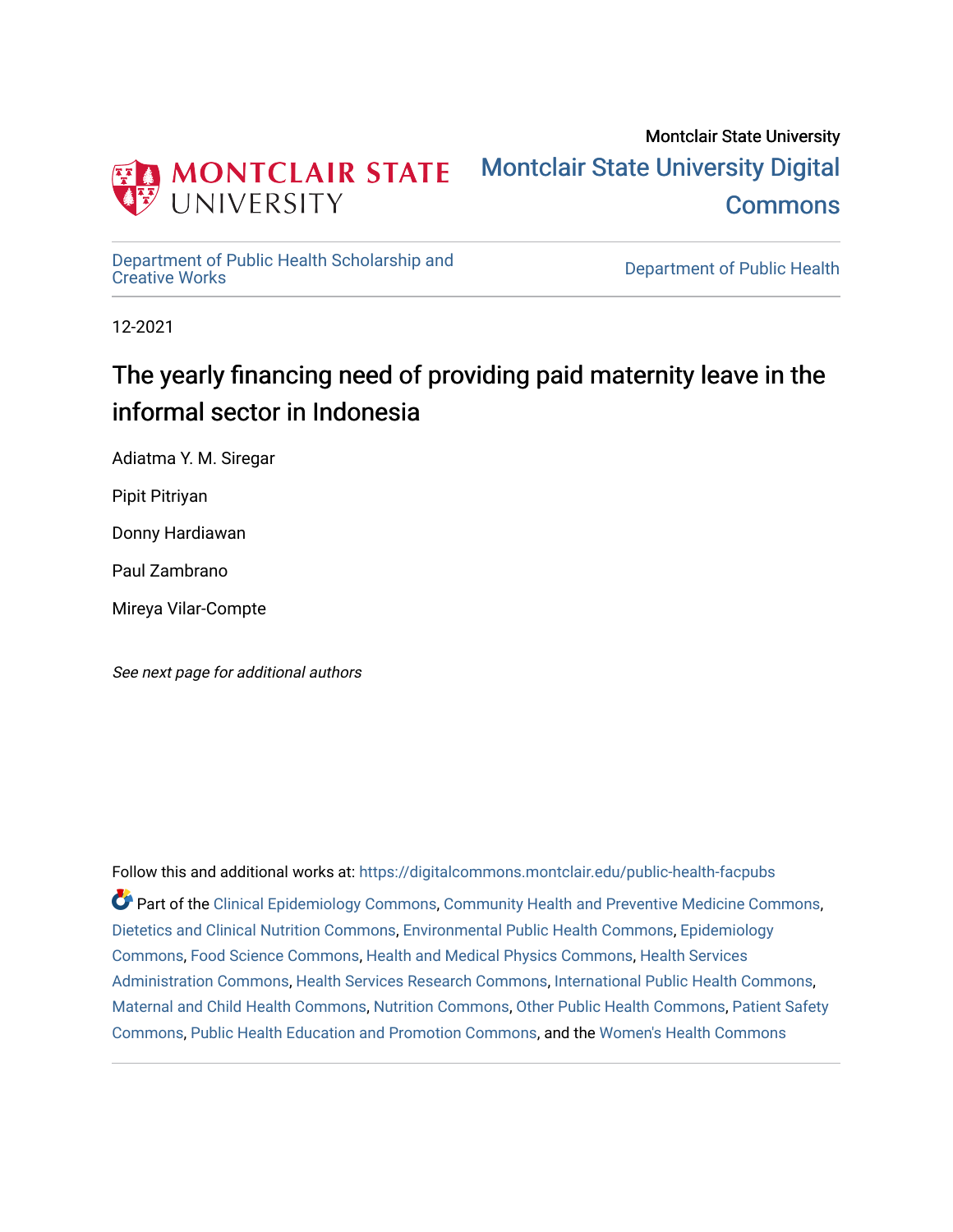# Authors

Adiatma Y. M. Siregar, Pipit Pitriyan, Donny Hardiawan, Paul Zambrano, Mireya Vilar-Compte, Graciela Ma Teruel Belismelis, Meztli Moncada, David Tamayo, Grace Carroll, Rafael Perez-Escamilla, and Roger Mathisen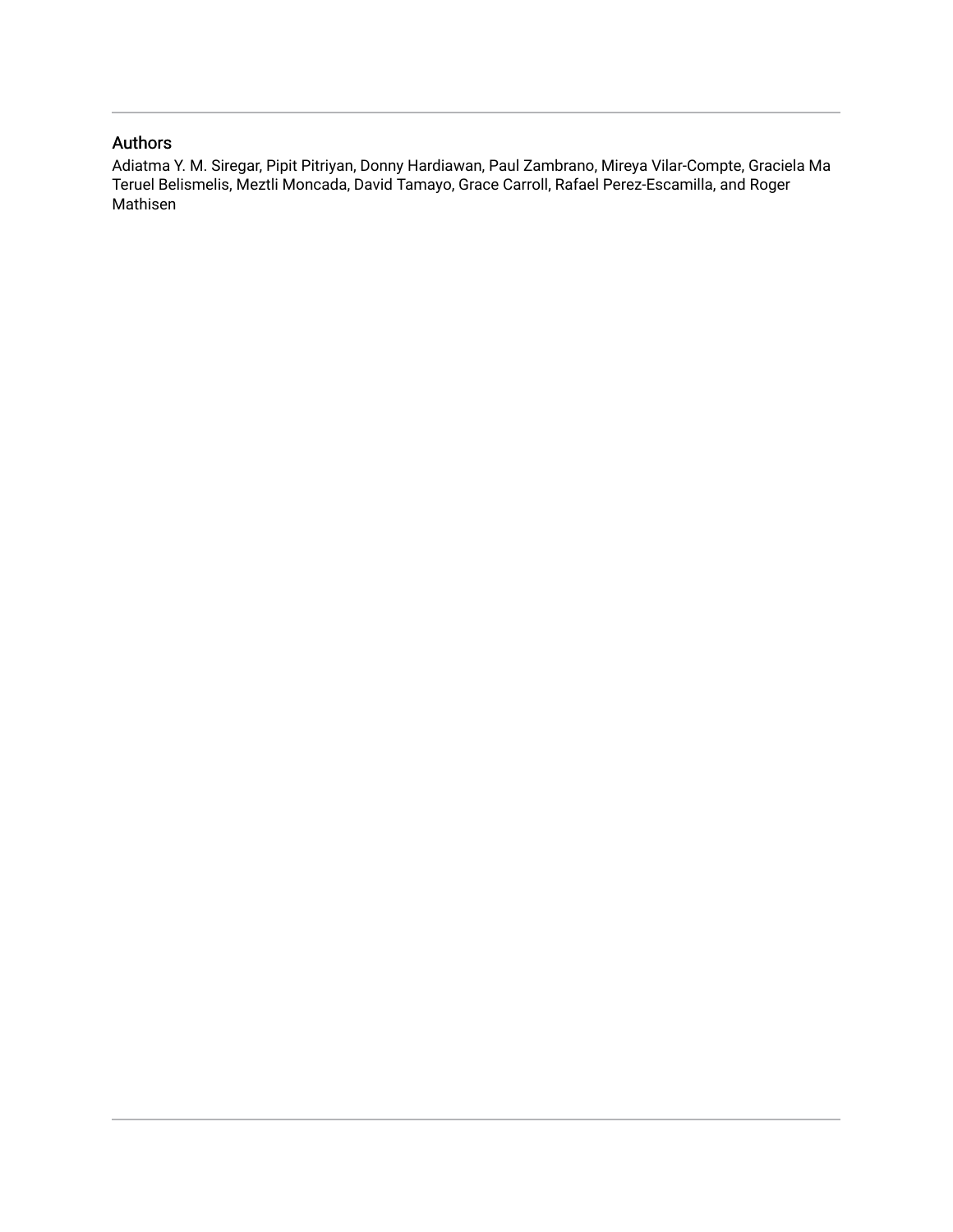# The yearly financing need of providing paid maternity leave in the informal sector in Indonesia

Adiatma Y. M. Siregar<sup>1[,](http://orcid.org/0000-0003-0747-1596)2,3\*</sup>®, Pipit Pitriyan<sup>1</sup>, Donny Hardiawan<sup>1</sup>, Paul Zambrano<sup>4</sup>, Mireya Vilar-Compte<sup>5</sup> , Graciela Ma Teruel Belismelis<sup>5</sup>, Meztli Moncada<sup>5</sup>, David Tamayo<sup>5</sup>, Grace Carroll<sup>6</sup>, Rafael Perez-Escamilla<sup>6</sup> and Roger Mathisen<sup>4</sup>

# Abstract

**Background:** The economic cost of not breastfeeding in Indonesia is estimated at US\$1.5–9.4 billion annually, the highest in South East Asia. Half of the 33.6 million working women of reproductive age (WRA) in Indonesia (15–49 years) are informal employees, meaning they are working as casual workers or they are self-employed (small scale business) and assisted by unpaid/family worker(s). No specific maternity protection entitlements are currently available for WRA working informally in Indonesia. This study aims to estimate the financing need of providing maternity leave cash transfer (MCT) for WRA working in the informal sector in Indonesia.

Method: The costing methodology used is the adapted version of the World Bank methodology by Vilar-Compte et al, following pre-set steps to estimate costs using national secondary data. We used the 2018 Indonesian National Socio-Economic Survey to estimate the number of women working informally who gave birth within the last year. The population covered, potential cash transfer's unitary cost, the incremental coverage of the policy in terms of time and coverage, and the administrative costs were used to estimate the cost of MCT for the informal sector.

Result: At 100% coverage for 13 weeks of leave, the yearly financing need of MCT ranged from US\$175million (US\$152/woman) to US\$669million (US\$583/woman). The share of the yearly financing need did not exceed 0.5% of Indonesian Gross Domestic Product (GDP).

**Conclusions:** The yearly financing need of providing MCT for eligible WRA working in the informal sector is economically attractive as it amounts to less than 0.5% of GDP nominal of Indonesia. While such a program would be perceived as a marked increase from current public health spending at the onset, such an investment could substantially contribute to the success of breastfeeding and substantial corresponding public health savings given that more than half of working Indonesian WRA are employed in the informal sector. Such policies should be further explored while taking into consideration realistic budget constraints and implementation capacity.

Keywords: Informal sector, Breastfeeding, Maternity protection, Maternity leave, Costing, Maternity cash transfer, Indonesia

West Java, Bandung, Indonesia



© The Author(s), 2021 **Open Access** This article is licensed under a Creative Commons Attribution 4.0 International License,



<sup>\*</sup> Correspondence: [adiatma.siregar@unpad.ac.id](mailto:adiatma.siregar@unpad.ac.id) <sup>1</sup>

<sup>&</sup>lt;sup>1</sup>Center for Economics and Development Studies, Department of Economics, Faculty of Economics and Business, Universitas Padjadjaran, Jl. Hayam Wuruk

<sup>6</sup> – 8, West Java 40115 Bandung, Indonesia <sup>2</sup>

<sup>&</sup>lt;sup>2</sup> Center for Health Technology Assessment (CHTA), Universitas Padjadjaran,

Full list of author information is available at the end of the article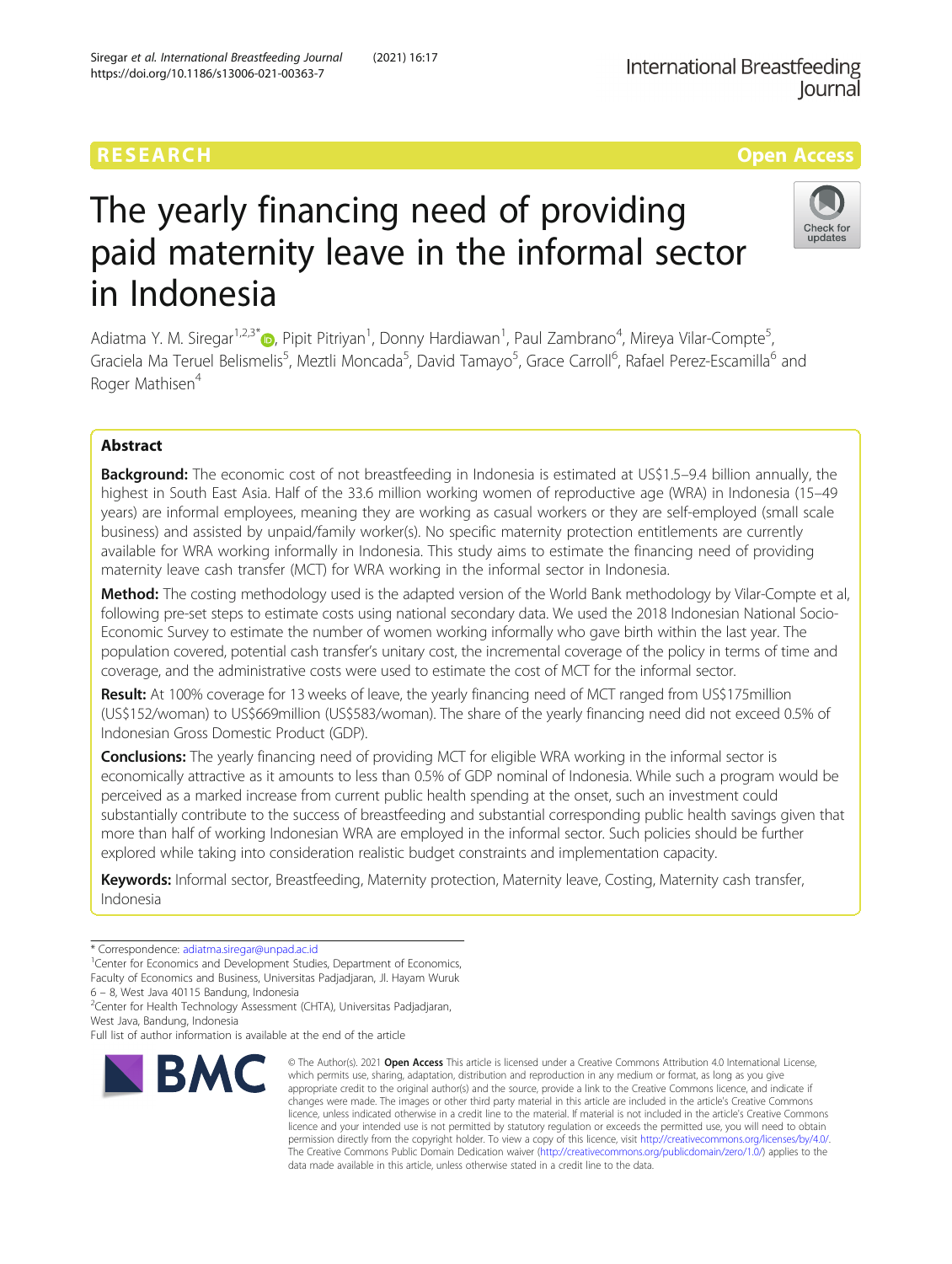# Background

Exclusive breastfeeding (EBF) is defined as the proportion of infants 0–5 months of age who received only breastmilk [[1](#page-10-0)]. Around half of all Indonesian children under 6 months were not exclusively breastfed in 2017 [[2\]](#page-10-0). While this figure meets the Global Nutrition Target of 50% EBF by 2025 [\[3\]](#page-10-0), much is required to maintain and/or increase this proportion. The economic cost of not breastfeeding in Indonesia is estimated to be as high as US\$1.5–9.4 billion annually, the highest in South East Asia [\[4](#page-10-0)–[6](#page-10-0)]. The costs of not breastfeeding estimates include costs of treating diarrhea, respiratory disease, ovarian cancer, type 2 diabetes, income loss due to lower cognitive development, and current and future mortality.

Maternity protection policies that include paid maternity leave are crucial to ensure the health of mothers and children and that women meet their breastfeeding goals [[7](#page-10-0)–[12\]](#page-10-0). Maternity protection allows mothers to be economically active while ensuring the safety and success of their pregnancy, and caregiving of their children, including breastfeeding [\[13](#page-10-0)]. Maternity leave itself is associated with higher rates of breastfeeding in low- and middle-income countries, and provides broad social, developmental, and health benefits for working mothers and newborns, as well as promoting gender equity. Such benefits include alleviating the costs of sickness, cognitive losses and deaths due to not breastfeeding [\[4](#page-10-0)–[6](#page-10-0), [14](#page-10-0)]. Providing paid maternity leave entitlements for working women may also be useful to improve maternal-child physical and mental health and family wellbeing, and also to potentially increase women's participation in the labour market [\[8](#page-10-0), [11,](#page-10-0) [12](#page-10-0), [15](#page-10-0), [16\]](#page-10-0). Studies have indeed shown that paid maternity leave may improve breastfeeding outcomes; mothers receiving paid leave for more time breastfeed longer [[9,](#page-10-0) [11](#page-10-0), [17](#page-10-0)–[20](#page-10-0)]. Although the empirical evidence on the impact of maternity cash transfer (MCT) on breastfeeding outcomes is still limited, there are strong reasons to expect that maternity benefits, including MCTs, are needed to improve breastfeeding among women employed in the informal economy. Specifically, UNICEF's cash transfer conceptual framework posits that social cash transfers can lead to higher EBF rates as the mother would be empowered to have more time for childcare [[21](#page-10-0)]. Indeed, UNICEF reports qualitative evidence showing that maternity benefits can empower caregivers to spend more time raising their children [\[22](#page-10-0)].

About half of women in Indonesia are in the workforce  $[23]$  $[23]$  $[23]$ , thus it is crucial to develop policies to ensure that employed mothers are able to provide essential nurturing care both at home and while the caregiver works in the first 6 months of a child's life without sacrificing both income and employment opportunities. Some 48% of approximately 70 million women of reproductive age (WRA) in Indonesia are in the labor force. Among this population, 52% are informal employees [[24](#page-10-0)]. According to the National Labor Survey (SAKERN AS) Interviewer Guide, women can be classified as working in the informal sector if they are working as casual workers or if they are self-employed (small-scale business) and assisted by unpaid/family worker(s) [\[25\]](#page-11-0).

Currently, maternity protection entitlements are not available for WRA working informally in Indonesia and only available for WRA working in the formal sector, calling for a reform in the current policies supporting breastfeeding [\[26](#page-11-0)]. However, efforts to scale-up breastfeeding support for women working in the informal sector in Indonesia have been, to some extent, covered by the existing social protection program called the Family Hope Program (Program Keluarga Harapan/PKH) scheme [[27,](#page-11-0) [28](#page-11-0)]. This conditional cash transfer program provides a flat-rate cash transfer for the 20% poorest families with students, pregnant women or disabled family members. For a pregnant woman to participate in the program she must attend four antenatal checkups and consume iron tablets during her pregnancy, be assisted by a trained professional birth attendant during delivery, and have two post-natal care visits [\[29](#page-11-0)]. These measures may indirectly contribute to improving breastfeeding.

Previous studies in Indonesia have shown that the annual cost of not breastfeeding is large, ranging from 0.14 to 0.90% of Indonesia's GDP in 2018  $[4-6]$  $[4-6]$  $[4-6]$  and outweighs the financing need of paid maternity leave within the formal sector  $[30]$ . As women in low and middle income countries (including Indonesia) are more likely to work in the informal sector [\[31](#page-11-0)] and mostly are uncovered by maternity leave policies [[32\]](#page-11-0), paid maternity leave policies within the informal sector would potentially result in larger benefits both economically and non-economically than within the formal sector. Unfortunately, providing paid maternity leave to informal workers is still a challenge globally [[32](#page-11-0)]. In Indonesia, the International Labour Organization (ILO) coverage classification put the country in the 10 to 32% range [\[7](#page-10-0)], showing that the coverage even in the formal sector is not yet optimal. One of the disincentives of providing paid maternity leave is perceived or actual financial cost by employers [[30,](#page-11-0) [33\]](#page-11-0). Another issue is that the cost of supporting a maternity benefit for WRA working informally likely needs to be covered entirely by the government. Therefore, it is imperative to estimate the annual cost of providing maternity protection entitlements within the informal sector for advocacy purposes to create the will among decision makers to develop policies and programs to provide maternity benefits to women employed in the informal sector [[34,](#page-11-0) [35](#page-11-0)]. Investing in maternity protection for mothers working informally is a form of social justice that creates better conditions for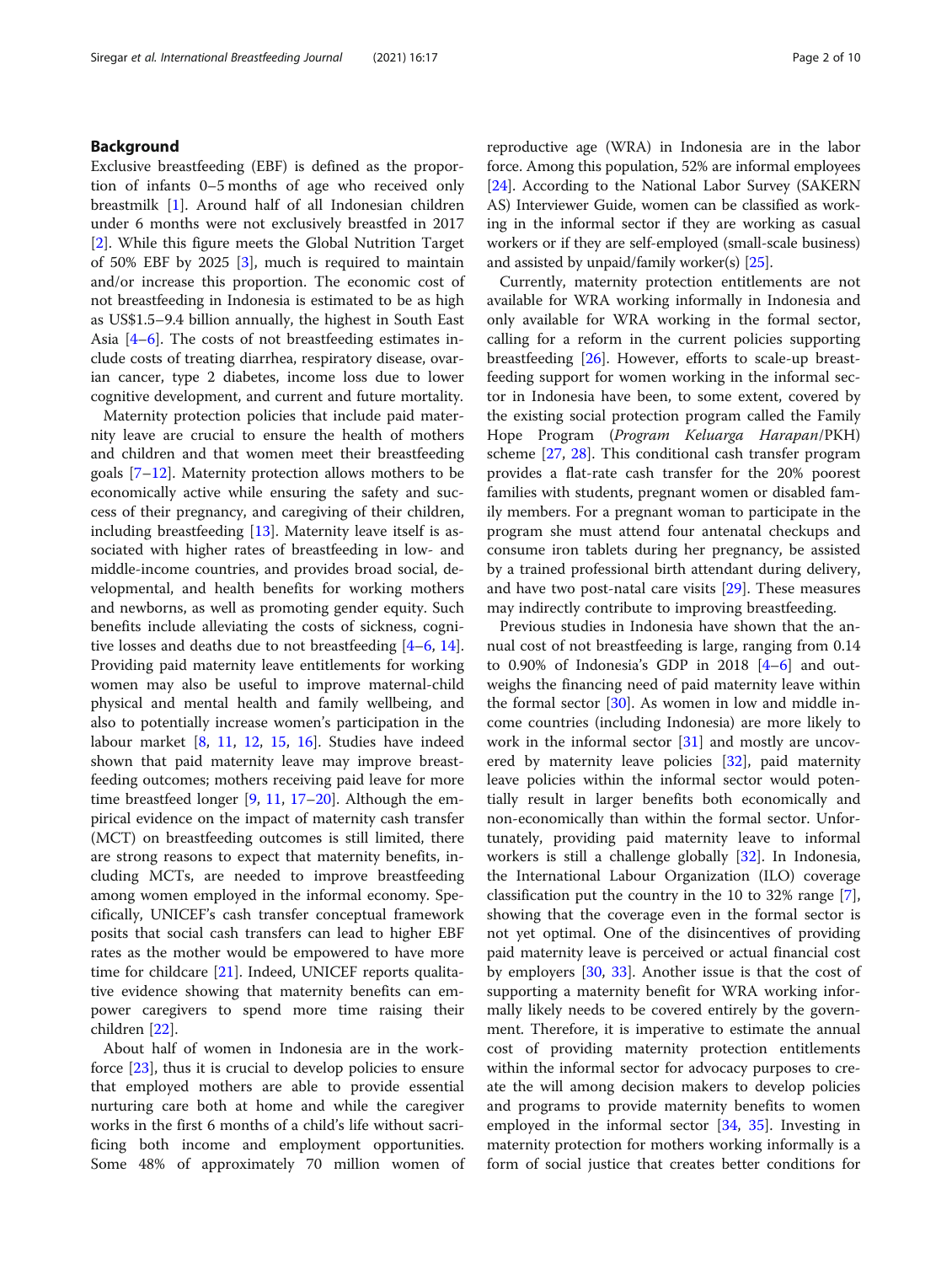women to exercise their choice and may protect their right to breastfeed [[36,](#page-11-0) [37\]](#page-11-0).

This study aims to estimate the financing need of providing a maternity leave cash transfer (MCT) for WRA who work informally in Indonesia. Such studies are lacking in Indonesia and in other low- and middle-income countries all over the globe [[31](#page-11-0), [38\]](#page-11-0). Furthermore, the few studies available have analyzed cash transfers targeting several outcomes (e.g. education and health) and not specifically paid maternity leave, in spite that some of these studies have shown that cash transfers may have a positive impact on breastfeeding outcomes [\[39](#page-11-0)–[44\]](#page-11-0). This study is the first to provide such estimates for Indonesia, and as such can provide urgently needed evidence for policy making purposes in the context of supporting recommended breastfeeding practices, especially given the relatively low health budget in Indonesia (under 5% share of GDP as of 2014) [[45\]](#page-11-0). This study follows on from our previous research on the financing need to expand maternity protection for the formal sector [\[30](#page-11-0)] and begins to fill the gap in such estimates for informal sector maternity benefits.

# **Methods**

The costing methodology used is the adapted version of the World Bank methodology by Vilar-Compte et al [[31\]](#page-11-0), following pre-set steps to estimate costs using nationally secondary data. The following formula was used in the study:

$$
MCT_y = \left( \left( \alpha * Pop_y \right) * UC_{CT} * IC_y \right) + AdmC_y
$$

Where:

 $MCT_v$  : the MCT annual cost for a given year of intervention

 $\alpha$  : probability of WRA giving birth in year  $\gamma$ 

 $\alpha$  x Pop<sub>y</sub>: population of women of reproductive ages (i.e.  $18-49$  years of age) in year  $\gamma$  weighted

by α

 $UC_{CT}$ : unit cost of the CT

 $IC_{v}$ : incremental coverage (IC) of MCT assumed for a year y

AdmC<sub>y</sub>: administration cost in year  $\gamma$ 

We used the 2018 Indonesian National Socio-Economic Survey (SUSENAS) [\[24](#page-10-0)], an annual nationally representative survey able to provide population level estimates using provided weights. SUSENAS is the largest socioeconomic survey, typically comprising nationally representative samples of 200,000 households. SUSENAS includes general information and personal characteristics of respondents, as well as the variables used to determine fertility and the type of labor (i.e. formal vs. informal). In line with our study, SUSENAS enables us to

estimate the number of women working informally who gave birth within the last year.

To calculate the costs in this study, the previous formula was applied through the following steps:

- Step 1: We computed the number of women who work informally and gave birth in the prior year, given a vector of individual characteristics (we provided more detailed explanation of the definition of informal sector as well as rural/urban in Additional file [1\)](#page-9-0). Instead of an overall population estimate, it is recommended to separate the population into subgroups with different fecundity and participation in the informal sector to obtain a more accurate estimate of the target population for a given year. We separated the number of WRA working in the informal sector into several subgroups, namely age (15–19, 20–24, 25–29, 30– 34, 35–39, 40–44, 45–49), education (no education, primary education, junior high school, senior high school, diploma, and university), marital status (single, married, divorced, widow), locality (urban, rural), and gave birth in the last 1 year, resulting in 308 subgroups (e.g. an example of a subgroup: the number of women working informally, aged 15–19, no education, single, living in an urban area, gave birth in the last 1 year). SUSENAS provides data on giving birth within the last 2 years, thus we divided the number by two for each of the subgroups to reflect the number of WRA who gave birth within the last 1 year.
- Step 2: We then calculated the percentage of WRA working informally who gave birth in the prior year per subgroup as a share of the total WRA working informally (i.e. the number of WRA working informally who gave birth in the last 1 year in a subgroup/the total number of WRA working informally) to estimate α. For each subgroup, α was defined as the probability of WRA working informally who gave birth in the last year within each of the subgroups, resulting in 308 different values for α.
- Step 3: We determined a realistic estimate of beneficiaries who may claim maternity leave in the informal sector in a given year by weighting the population of WRA employed in the informal sector by α (i.e. probability of having a child in a given year). Po $p_{\gamma}$  or WRA data at the population level were obtained from World Bank estimate [[46](#page-11-0)], adjusted by the percentage of female labor participation rate and adjusted further by WRA who work informally using SUSENAS data  $[24]$  $[24]$ . Pop<sub>y</sub> was then multiplied by α of the respective subgroups to determine the number of WRA who work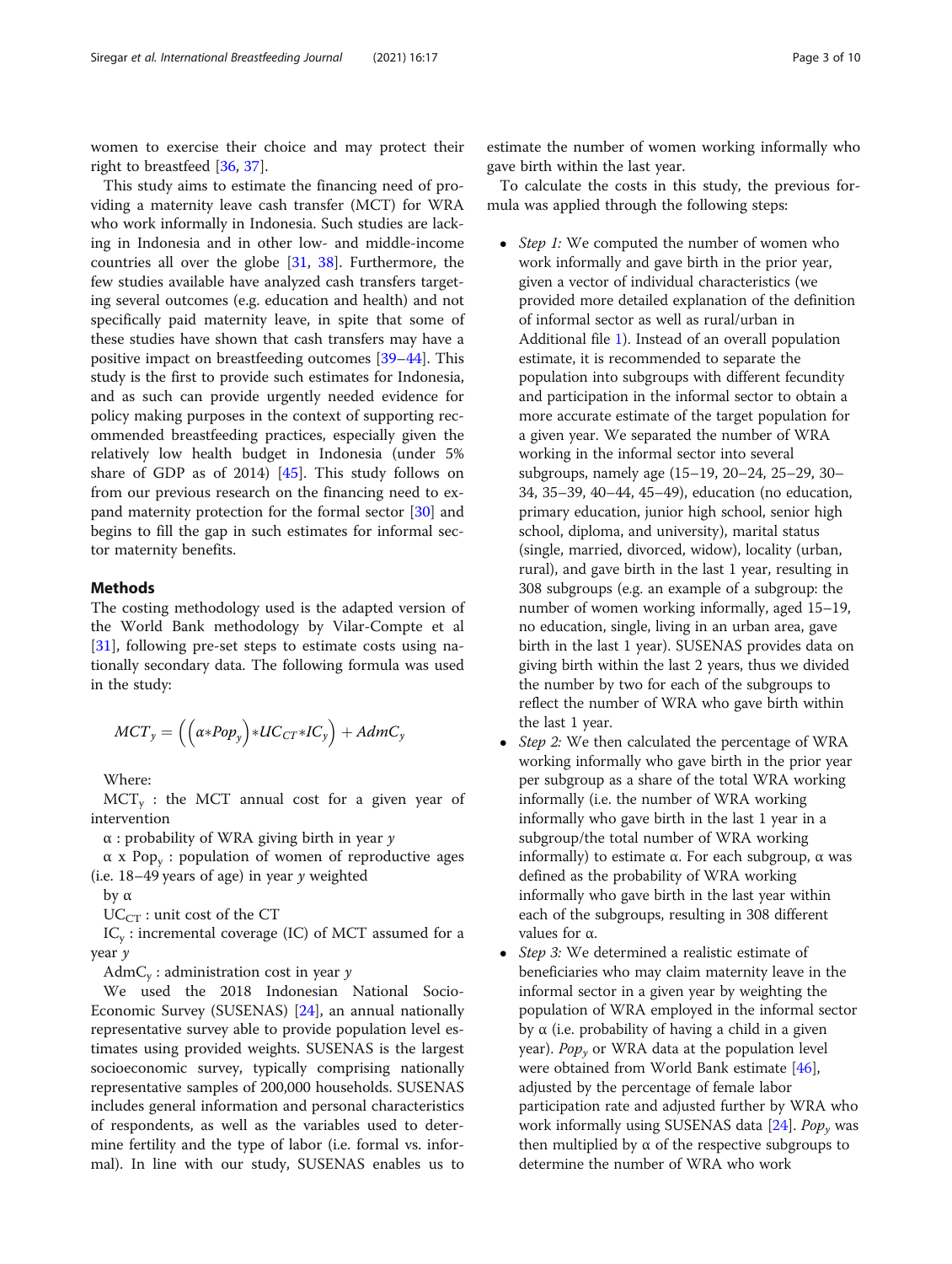informally and gave birth within the prior year ( $\alpha$  ∗  $Pop_{v}$ ).

- Step 4: The unit cost data (UC) was proxied by, first, minimum wage data (average minimum wage derived from various documents at the provincial level depicting respective minimum wage); second, unit cost of a cash transfer program called Family Hope Program (PKH) [[47](#page-11-0), [48](#page-11-0)]; and third, the poverty line (derived from World Bank report) [[49](#page-11-0)]. UC was multiplied by results from step 3:  $(\alpha * Pop_{\nu})$  $∗ UC<sub>CT</sub>$
- Step 5: Incremental coverage (IC) was determined based on regulations, recommendations, and literature regarding the length of leave and coverage. The length of leave used in this study started from the application of the current Indonesian law of 13 weeks maternity leave (approximately 3 months leave) [[26](#page-11-0)], and increased to 14 (minimum requirement of ILO) [\[50](#page-11-0)], 18 (extension according to ILO) [\[51\]](#page-11-0), and 26 weeks (WHO recommendation) [[3\]](#page-10-0). We also used two coverage scenarios of WRA working informally eligible for maternity leave, namely 21% (a midrange value from the ILO coverage classification placing Indonesia in the 10 to 32% level) [\[7\]](#page-10-0) and 100%. These were then multiplied by step 4:  $(\alpha * Pop_{\nu}) * UC_{CT} * IC$ .
- Step 6: As this type of cash transfer  $(CT)$  would be new, the administrative cost needs to be added. Administrative cost  $(AdmC_v)$  was derived based on a previous study of the national Family Hope Program (PKH), managed by The Ministry of Social Affairs. The program provides the lowest 20% income household group with conditional cash transfers (CCT) to increase its family members' access to health and education facilities. We believe this program approximates the context simulated in our MCT study for WRA working informally. The simulation approach was needed since no actual MCT programs for women working informally exist. The administration cost of PKH is deemed moderate and the program has a better administrative and management structure compared to other CCT programs in Indonesia. The share of PKH administrative cost (14% in 2009) is closer to other mature CCT programs in other countries (around 8%) [\[29](#page-11-0), [52](#page-11-0)–[56](#page-11-0)]. In monetary terms, the average administrative costs per household beneficiaries in 2010 was about US\$24  $[29]$  $[29]$  $[29]$ . We converted this value into 2018 value using Consumer Price Index obtained from World Bank data [[57](#page-11-0)] resulting in a fixed cost of US\$35 per person. To calculate the total administrative cost, the fixed cost per person was multiplied by  $(\alpha * Pop_{\gamma})$ : US\$35  $*(\alpha * Pop_{\gamma})$  =  $AdmC<sub>y</sub>$ . Using this cost, the percent of our

administrative cost as compared to the total cost falls between 5 and 36% (Table [3\)](#page-7-0), depending on the UC used in the calculation. Our administrative cost per woman and its share out of the total cost is higher than that of Mexico, but comparable to the study conducted in the Philippines [[31](#page-11-0), [58](#page-11-0)].

The administrative cost  $(AdmC_y)$  was added to the total cost obtained from step 5 to yield the total cost of providing cash transfers to WRA working informally. The cost per women was calculated by dividing the total cost by the estimated number of women expected to receive maternity leave. The details of the assumptions used for our calculations are provided in Table [1.](#page-6-0) All costs were converted to USD using the 2019 reference exchange rate from Bank of Indonesia [[59\]](#page-11-0).

# Results

Table [2](#page-6-0) presents the characteristics of WRA in Indonesia who work informally and gave birth, using SUSENAS data. As many as 71.1 million females were categorized as WRA, and of this amount 50.17% were working, and among those, 59.11% were working informally. Of WRA working informally, 5.43% gave birth within the last 1 year. Based on the calculation of coverage (21 and 100%, Table [1\)](#page-6-0) multiplied by the number of informally working women, there are 240,913 (21% coverage) and 1,147,204 (100% coverage) women who would be potentially eligible to receive the MCT program.

The annual financing need for MCT in the informal sector Table [3](#page-7-0) provides the cost calculation based on the formula presented in the methods section using the different unit costs, at 21 and 100% coverage. The table showing the costs per province is presented in Appendix A. Understandably, the highest total costs are associated with the total cost based on the minimum wage and the unit cost of MCT per month, the greatest unit cost. The administrative cost (similar for all three UCs) was added to each of the four different UCs to estimate the total cost of MCT for eligible informally working WRA. At 100% coverage, the total cost calculated by using minimum wage, 2/3 minimum wage, PKH cash transfer, and poverty line as the UC for 13 weeks amounted to around US\$634million (US\$553/woman), US\$436million (US\$380/woman), US\$669million (US\$583/ woman), and US\$175million (US\$152/woman), respectively. The comparison between UC for respective coverage (100% or 21%) is only differentiated by the UC as the other variables are constant, including the administration cost. The costs at 21% coverage for any length of maternity leave are 5 times lower than the estimates at 100% coverage. Although the cost per woman could be about 11 times higher than the health expenditure per capita in Indonesia in 2014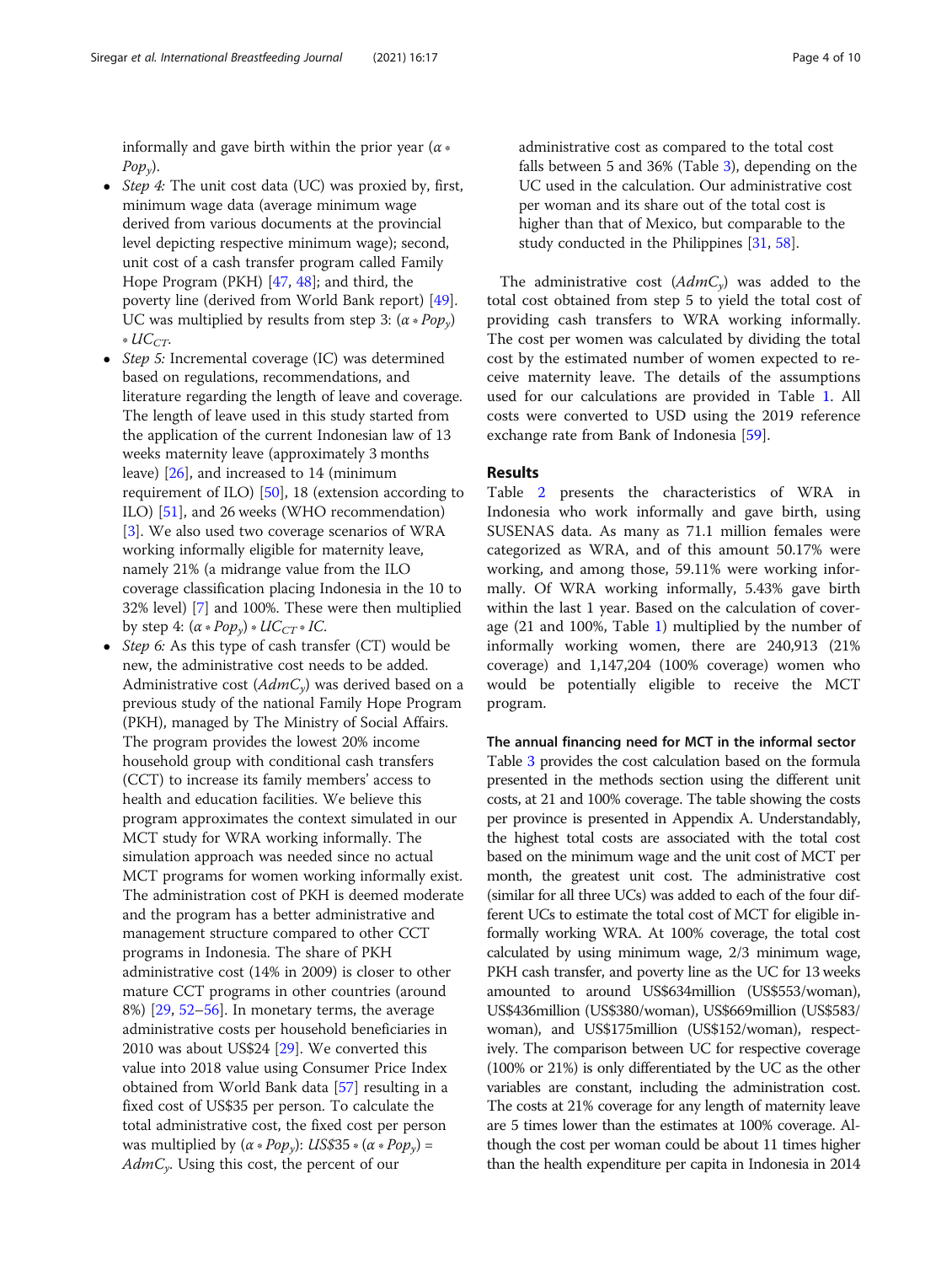# <span id="page-6-0"></span>Table 1 Assumptions and values used in the analysis

| <b>Items</b>                                                                                                                                             | Value used in base scenario | <b>Sources</b>                                                                                     |
|----------------------------------------------------------------------------------------------------------------------------------------------------------|-----------------------------|----------------------------------------------------------------------------------------------------|
| Exchange rate (2019)                                                                                                                                     | Rp 14,236/US\$              | Bank of Indonesia [59]                                                                             |
| Rate of cash benefit provided to employees by employers (%)                                                                                              | 100                         | $ILO$ [7]                                                                                          |
| Minimum wage per month (US\$) <sup>a</sup>                                                                                                               | 159.20 (39.80/week)         |                                                                                                    |
| 2/3 of minimum wage per month $(US\$ )^{a}                                                                                                               | 106.13 (26.53/week)         |                                                                                                    |
| Family Hope cash transfer per month [47, 48]                                                                                                             | 168.59 (42.15/week)         |                                                                                                    |
| Poverty line per month (3.2US\$ PPP 2011 per day, converted<br>into 2018 nominal value using PPP conversion of Rp5,341.5/US\$<br>and 2019 exchange rate) | 36.02 (9.01/week)           | The World Bank [49], Ministry of National<br>Development Planning of Republic of<br>Indonesia [60] |
| Number of WRA (15-49 years)                                                                                                                              | 71,182,875                  | The World Bank [46]                                                                                |
| Percentage of working WRA (%)                                                                                                                            | 50.17                       | National Bureau of Statistics Indonesia [24]                                                       |
| Percentage of women working in the informal sector (out of<br>working WRA) (%)                                                                           | 59.11                       | National Bureau of Statistics Indonesia [24]                                                       |
| Potential coverage of women working in the informal sector<br>potentially eligible to receive paid maternity leave (%)                                   | $21c$ and 100               | $ILO$ [7]                                                                                          |
| Length of maternity leave (weeks)                                                                                                                        | 13, 14, 18 and 26           | Ministry of Manpower and Transmigration<br>of Republic of Indonesia [26], WHO [3]                  |
| Administration cost per female covered (US\$) <sup>b</sup>                                                                                               | 35 (2018)                   | The World Bank [29]                                                                                |
| Indonesian GDP nominal 2018 (US\$)                                                                                                                       | 1,042,173,300,000           | The World Bank [61]                                                                                |

<sup>a</sup>The wage reflects average provincial minimum wage, compiled from various provincial regulation documents; <sup>b</sup>assumed to be similar to the Family Hope<br>Program [[29](#page-11-0)], adjusted to 2018 value using CPI of 14[7](#page-10-0)% (2010 = 100) [ This table shows all of the assumptions and values used in the calculation

# Table 2 Characteristics of informally working WRA in Indonesia

| <b>Variables</b>  | <b>Categories</b>                                          | Work informally $(\%)^a$ | Gave birth within the last year (%) <sup>a</sup> |
|-------------------|------------------------------------------------------------|--------------------------|--------------------------------------------------|
| Age group (years) | $15 - 19$                                                  | 53.0                     | 3.8                                              |
|                   | $20 - 24$                                                  | 37.9                     | 9.9                                              |
|                   | $25 - 29$                                                  | 47.4                     | 12.0                                             |
|                   | $30 - 34$                                                  | 57.4                     | 9.1                                              |
|                   | $35 - 39$                                                  | 63.8                     | 5.9                                              |
|                   | $40 - 44$                                                  | 68.0                     | 2.3                                              |
|                   | $45 - 49$                                                  | 70.2                     | 0.6                                              |
| Education level   | No education, kindergarten or incomplete elementary school | 83.1                     | 5.1                                              |
|                   | Elementary school                                          | 79.1                     | 4.4                                              |
|                   | Junior high school                                         | 70.6                     | 5.6                                              |
|                   | Senior high school                                         | 51.1                     | 6.4                                              |
|                   | Vocational school                                          | 19.6                     | 8.0                                              |
|                   | University                                                 | 12.5                     | 8.7                                              |
| Marital status    | Single                                                     | 32.8                     | 0.0                                              |
|                   | Married                                                    | 64.8                     | 6.4                                              |
|                   | Divorced                                                   | 52.0                     | $2.8\,$                                          |
|                   | Widowed                                                    | 68.4                     | 1.5                                              |
| Type of locality  | Urban                                                      | 41.8                     | 5.2                                              |
|                   | Rural                                                      | 72.4                     | 5.6                                              |

Source: SUSENAS 2018 [[24\]](#page-10-0), <sup>a</sup>out of working WRA

This table shows the characteristics of WRA working informally using the SUSENAS data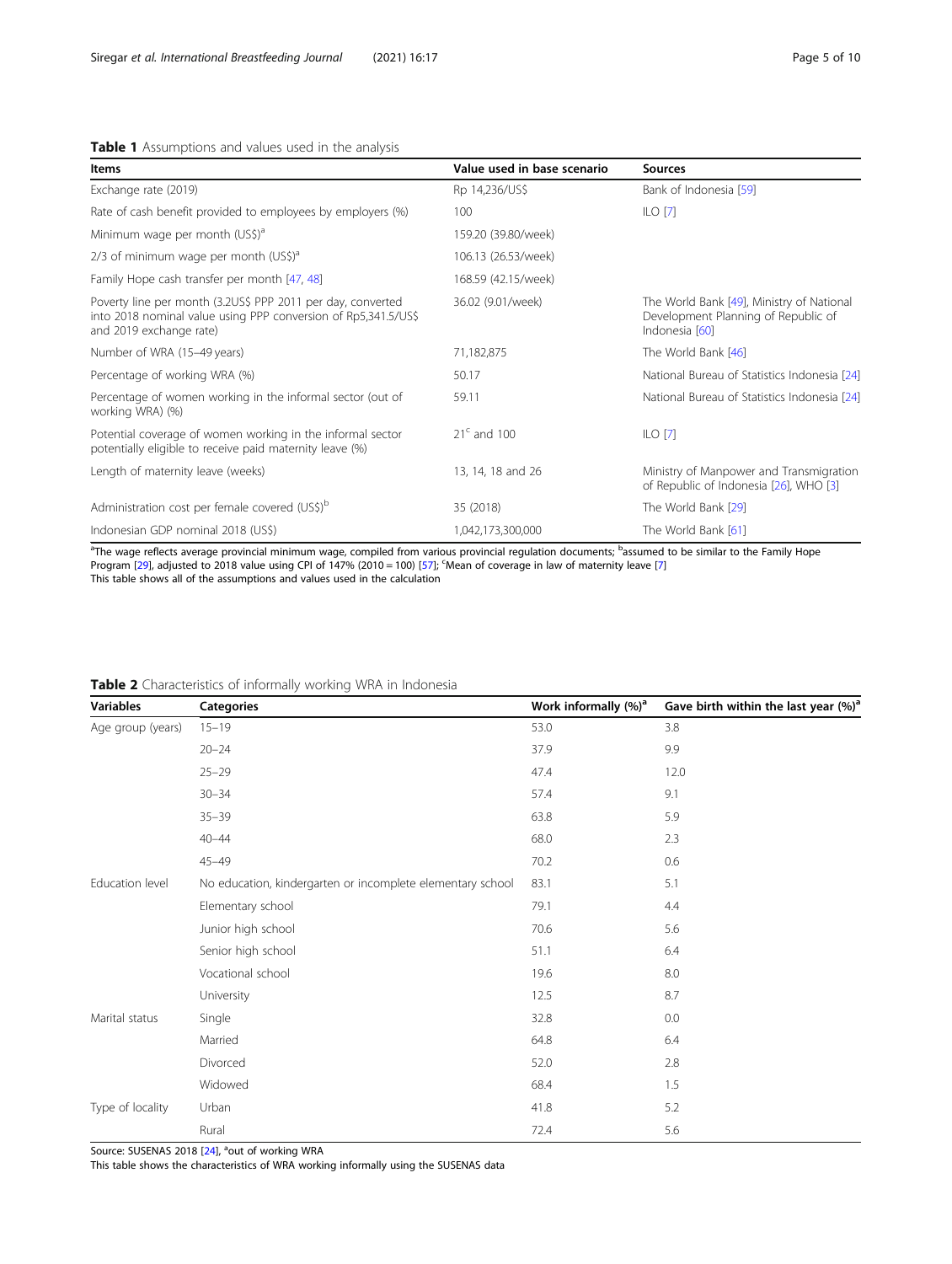| of coverage (weeks) | Type of UC/% and length Number of WRA working Cost of MCT (US\$)<br>informally covered |               | cost (US\$) | Administrative Total cost (US\$) | % of GDP 2018<br>(nominal) | Cost per<br>woman (US\$) |
|---------------------|----------------------------------------------------------------------------------------|---------------|-------------|----------------------------------|----------------------------|--------------------------|
| 100% coverage       |                                                                                        |               |             |                                  |                            |                          |
| Minimum wage        |                                                                                        |               |             |                                  |                            |                          |
| 13                  | 1,147,204                                                                              | 593,551,960   | 40,390,767  | 633,942,726                      | 0.061                      | 553                      |
| 14                  | 1,147,204                                                                              | 639,209,803   | 40,390,767  | 679,600,569                      | 0.065                      | 592                      |
| 18                  | 1,147,204                                                                              | 821,841,175   | 40,390,767  | 862,231,942                      | 0.083                      | 752                      |
| 26                  | 1,147,204                                                                              | 1,187,103,919 | 40,390,767  | 1,227,494,686                    | 0.118                      | 1070                     |
| 2/3 minimum wage    |                                                                                        |               |             |                                  |                            |                          |
| 13                  | 1,147,204                                                                              | 395,701,306   | 40,390,767  | 436,092,073                      | 0.042                      | 380                      |
| 14                  | 1,147,204                                                                              | 426,139,868   | 40,390,767  | 466,092,073                      | 0.045                      | 407                      |
| 18                  | 1,147,204                                                                              | 547,894,116   | 40,390,767  | 588,284,883                      | 0.056                      | 513                      |
| 26                  | 1,147,204                                                                              | 791,402,613   | 40,390,767  | 831,793,380                      | 0.080                      | 725                      |
| PKH Cash transfer   |                                                                                        |               |             |                                  |                            |                          |
| 13                  | 1,147,204                                                                              | 628,560,907   | 40,390,767  | 668,951,674                      | 0.064                      | 583                      |
| 14                  | 1,147,204                                                                              | 676,911,746   | 40,390,767  | 717,302,513                      | 0.069                      | 625                      |
| 18                  | 1,147,204                                                                              | 870,315,102   | 40,390,767  | 910,705,869                      | 0.087                      | 794                      |
| 26                  | 1,147,204                                                                              | 1,257,121,814 | 40,390,767  | 1,297,512,581                    | 0.125                      | 1131                     |
| Poverty line        |                                                                                        |               |             |                                  |                            |                          |
| 13                  | 1,147,204                                                                              | 134,298,323   | 40,390,767  | 174,689,090                      | 0.017                      | 152                      |
| 14                  | 1,147,204                                                                              | 144,628,964   | 40,390,767  | 185,019,731                      | 0.018                      | 161                      |
| 18                  | 1,147,204                                                                              | 185,951,525   | 40,390,767  | 226,342,292                      | 0.022                      | 197                      |
| 26                  | 1,147,204                                                                              | 268,596,647   | 40,390,767  | 308,987,414                      | 0.030                      | 269                      |
| 21% coverage        |                                                                                        |               |             |                                  |                            |                          |
| Minimum wage        |                                                                                        |               |             |                                  |                            |                          |
| 13                  | 240,913                                                                                | 124,645,912   | 8,482,061   | 133,127,973                      | 0.013                      | 553                      |
| 14                  | 240,913                                                                                | 134,234,059   | 8,482,061   | 142,716,120                      | 0.014                      | 592                      |
| 18                  | 240,913                                                                                | 172,586,647   | 8,482,061   | 181,068,708                      | 0.017                      | 752                      |
| 26                  | 240,913                                                                                | 249,291,823   | 8,482,061   | 257,773,884                      | 0.025                      | 1070                     |
| 2/3 minimum wage    |                                                                                        |               |             |                                  |                            |                          |
| 13                  | 240,913                                                                                | 83,097,274    | 8,482,061   | 91,579,335                       | 0.009                      | 380                      |
| 14                  | 240,913                                                                                | 89,489,372    | 8,482,061   | 97,971,433                       | 0.009                      | 407                      |
| 18                  | 240,913                                                                                | 115,057,764   | 8,482,061   | 123,539,826                      | 0.012                      | 513                      |
| 26                  | 240,913                                                                                | 166,194,549   | 8,482,061   | 174,676,610                      | 0.017                      | 725                      |
| PKH Cash transfer   |                                                                                        |               |             |                                  |                            |                          |
| 13                  | 240,913                                                                                | 131,997,790   | 8,482,061   | 140,479,852                      | 0.013                      | 583                      |
| 14                  | 240,913                                                                                | 142,151,467   | 8,482,061   | 150,633,528                      | 0.014                      | 625                      |
| 18                  | 240,913                                                                                | 182,766,171   | 8,482,061   | 191,248,233                      | 0.018                      | 794                      |
| 26                  | 240,913                                                                                | 263,995,581   | 8,482,061   | 272,477,642                      | 0.026                      | 1131                     |

13 240,913 28,202,648 8,482,061 36,684,709 0.004 152 14 240,913 30,372,082 8,482,061 38,854,143 0.004 161 18 240,913 39,049,820 8,482,061 47,531,881 0.005 197 26 240,913 56,405,296 8,482,061 64,887,357 0.006 269

<span id="page-7-0"></span>Table 3 The yearly financing need of MCT in the informal

This table shows the costs calculation of financing MCT in informal sector per year

Poverty line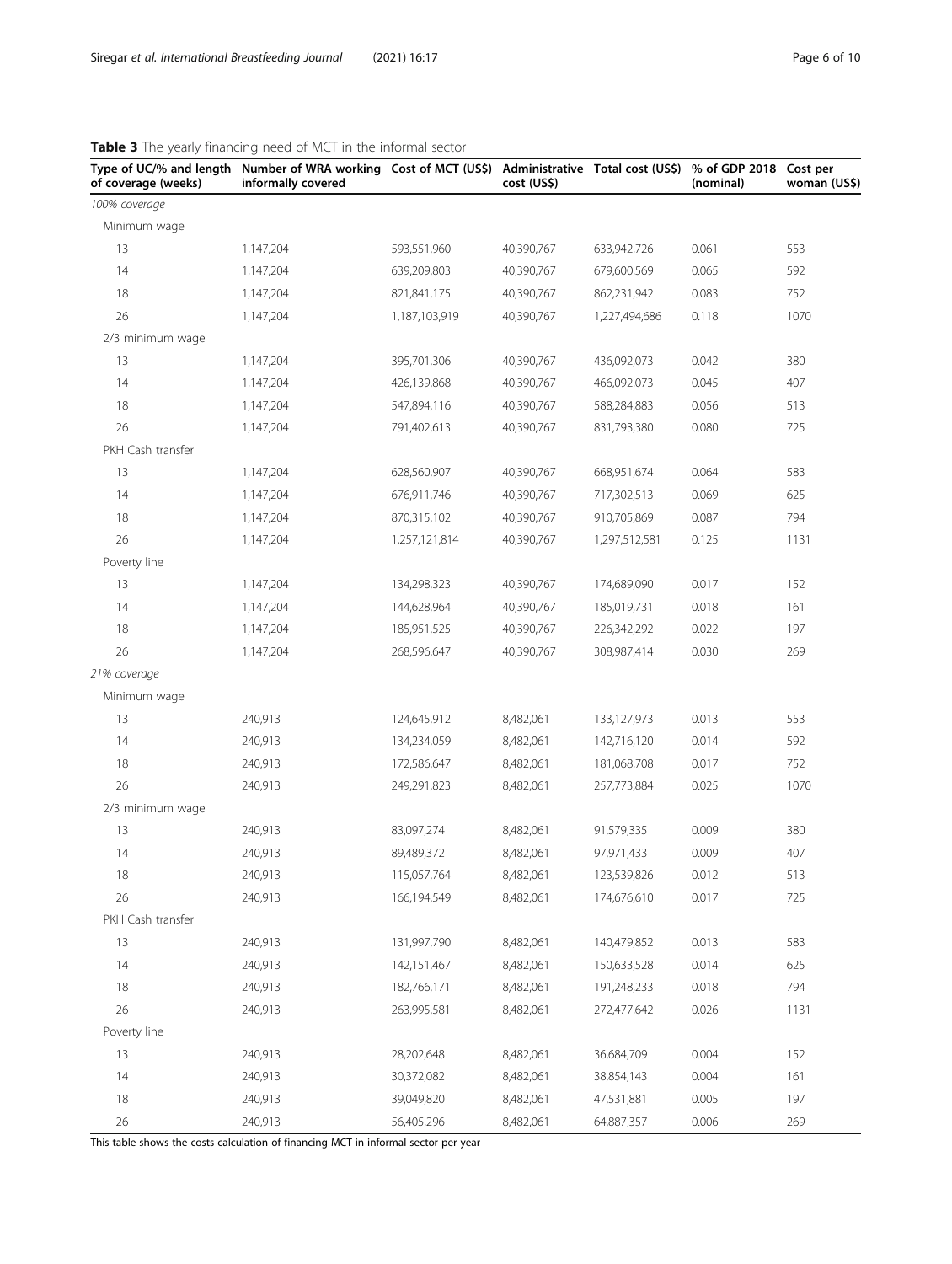(adjusted to 2018 value), the estimate did not exceed 0.5% of 2018 nominal GDP [\[45,](#page-11-0) [57,](#page-11-0) [61\]](#page-11-0).

#### **Discussion**

This study estimates the annual financing need of providing an MCT in the informal sector. The annual financing need of providing an MCT for all WRA working informally ranges from US\$175 million (US\$152/ woman) to US\$1.3 billion (US\$1131/woman) depending on the UC applied. At 100% coverage, the total financing need of providing MCT for WRA working informally is much higher than the existing CT program (PKH). As previously described, the PKH program provides the lowest 20% income household group with conditional cash transfers (CCT) to increase its family members' access to health and education facilities, to improve maternal and child health, and it is the closest type of existing CT program in Indonesia to our proposed MCT program. The annual cost of PKH adjusted to 2018 value is US\$209million, covering 778,000 households in 2010 [[29,](#page-11-0) [57\]](#page-11-0). At 100% coverage, our MCT program total cost using CT as UC (for 13 weeks leave) amounts to around US\$669million and US\$1.3 billion (26 weeks leave). Using other UCs, except for the poverty line at 13 and 14 weeks, all total costs at 100% coverage are higher than PKH. At the lower coverage rate of 21% the cost is much lower (US\$140million for 13 weeks leave, using CT as UC), similar to the other total costs estimated by using other UCs at 21% coverage. As such, a trade off occurs between increasing coverage or producing a more feasible total expenditure.

The PKH is an established program producing positive results (e.g. increased utilization of childbirth through trained health professionals, stunting reduction) [\[28](#page-11-0)]. The introduction of MCT in the informal sector may require significant advocacy to convince policy makers of the importance of the transfer program to implement at 100% coverage for 26 weeks. Given budget constraints can be one of the obstacles for implementing maternity protection policies [[30,](#page-11-0) [45\]](#page-11-0), the initial introduction of MCT for the informal sector could start at a lower cash transfer benefit level and/or coverage (i.e. 13 weeks and/ or 21% coverage), using a more moderate UC (i.e. poverty line or 2/3 minimum wage), and increase time/ benefit provided, coverage, and UC gradually as implementation progresses. However, further studies are also required to determine the minimum cash transfer amount needed to improve health outcomes and related behaviors such as breastfeeding. As PKH has already yielded positive results, the PKH cash transfer unit cost can be considered as a tentative benchmark of the required minimum cash transfer amount.

We also found that our total financing need estimates in all scenarios did not exceed 0.5% of Indonesia

nominal GDP in 2018, a much lower percentage than the share of health expenditure on GDP. The cost per woman, however, could be around 11 times higher than the health expenditure per capita [\[45](#page-11-0)] and 8 times higher than the cost of PKH per household [[29\]](#page-11-0). Thus, although the financing need seems low in comparison to the total GDP, the cost per woman may not look appealing to policy makers. This can be challenging since budget availability has already been recognized as one of the issues faced in optimizing the more established paid maternity leave policy for the formal sector [[30](#page-11-0)]. As MCT policies for informal workers currently do not exist, this challenge will require proper program and financial planning as well as support from the government and relevant stakeholders since even now the local government struggles with allocating its budget to support the policy for the formal sector, let alone the informal sector. Additionally, even though the policies regulating maternity leave are available for the formal sector, its implementation is still not optimal  $[62-64]$  $[62-64]$  $[62-64]$  $[62-64]$  $[62-64]$ . This may prove to be a challenge for the informal sector to develop and implement MCT policy. If such policies are to be implemented, it should ensure that women are able to access MCT without facing the risk of discrimination due to the policy implementation [[65](#page-11-0), [66](#page-11-0)].

One aspect that should be advocated to policy makers if MCT policies are to be optimally implemented for both formal and informal sectors is that the cost of not breastfeeding is much higher than the financing need of implementing MCT policy. The cost of not breastfeeding in Indonesia includes the irreversible costs due to sickness and cognitive loss which may be higher than US\$1.5–9.4 billion annually, as well as the high annual level of maternal and infant deaths which may reach more than 7000 deaths  $[4-6]$  $[4-6]$  $[4-6]$  $[4-6]$  $[4-6]$ . These negative impacts of not breastfeeding should be a primary consideration in developing sound MCT policies for both the formal and informal sectors. Indeed paid parental leave has been shown to support meeting the Sustainable Development Goals (SDGs) outcomes such as lower infant mortality, increased exclusive breastfeeding rate, and better economic outcomes for women [\[12](#page-10-0)]. The total financing need of both our estimate for the informal sector, and the other estimate from the previous study on the formal sector [[30\]](#page-11-0) shows that the combined financing need of providing MCT to eligible WRA in both the formal and informal sectors at 100% coverage based on minimum wage amount to be around US\$2 billion per year, roughly 4.5 times lower than the estimate of the cost of not breastfeeding in Indonesia. This indicates the value of investing in MCT, in addition to its benefits in terms of alleviating the costs of sickness, cognitive losses and deaths due to not breastfeeding and improving maternal-child physical and mental health and family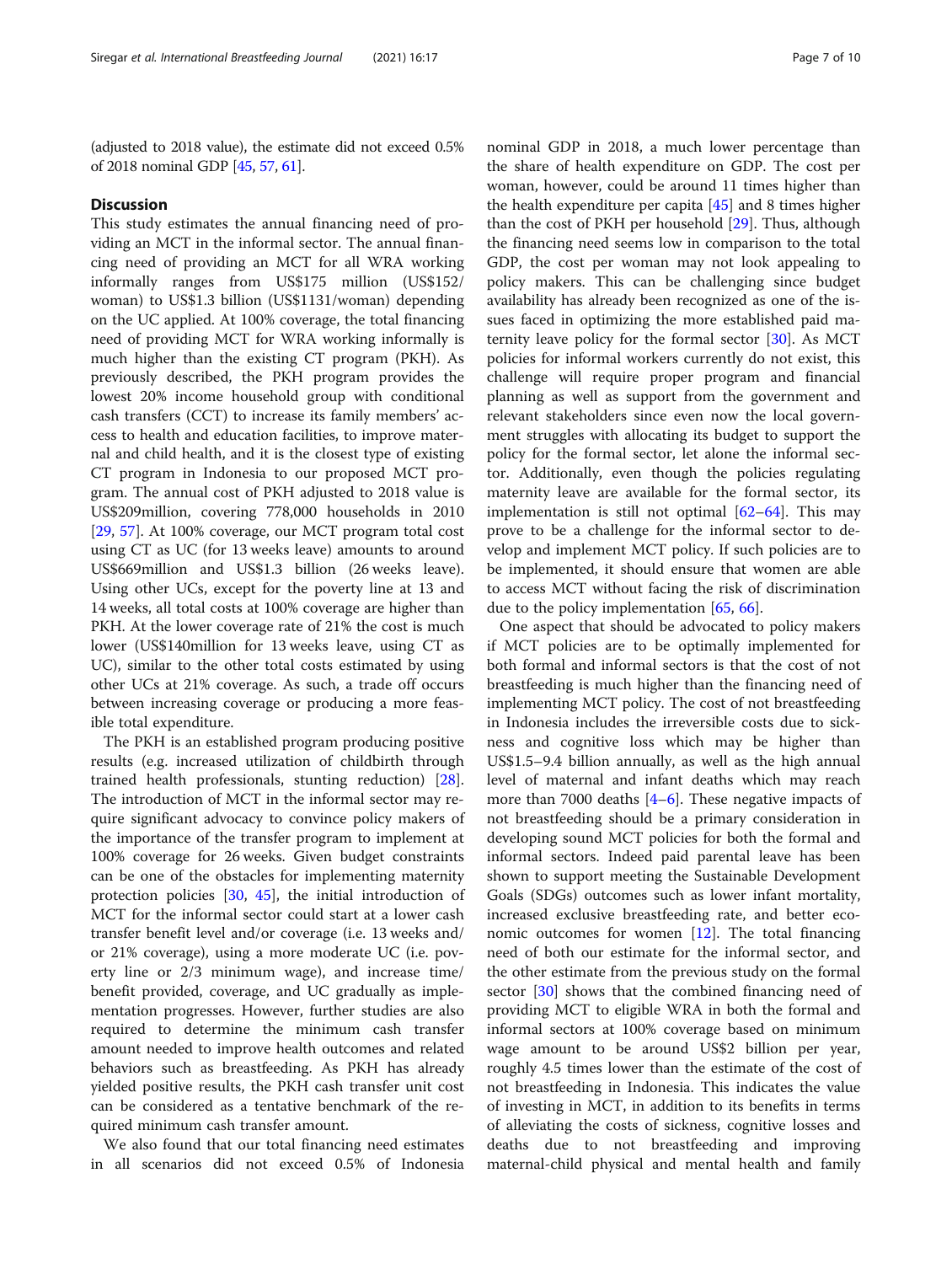<span id="page-9-0"></span>wellbeing, and also to potentially increasing women's participation in the labour market [\[4](#page-10-0)–[6,](#page-10-0) [8,](#page-10-0) [11,](#page-10-0) [12,](#page-10-0) [14](#page-10-0)–[16](#page-10-0), [67\]](#page-11-0). However, the proposed MCT approach would require, among other things, sound monitoring to ensure that breastfeeding actually took place, consistency in the best timing of delivery of cash distribution and breastfeeding counselling visits, recognizing that many mothers receiving the cash transfer face major social determinants of health challenges. These need to be addressed through supportive social protection, efficacy evaluation of the intervention, and economic policies [[41,](#page-11-0) [42](#page-11-0), [68](#page-11-0)–[70](#page-11-0)]. In addition, it should also be stressed that there is evidence showing that maternity leave schemes have other benefits in addition to breastfeeding such as a larger share of women returning to work [\[71](#page-11-0)], improved mothers' mental health [[67](#page-11-0)], and lower neonatal mortality [\[72](#page-11-0)]. While these additional benefits have been reported in formal maternity leave schemes, they will need to be considered when evaluating the efficacy and social return of MCT.

As most working WRA in Indonesia are working in the informal sector, providing MCT to this group may reduce the cost of not breastfeeding in Indonesia by a large number. Other barriers to providing effective maternity protection policies such as strong breastmilk substitutes marketing, government budget constraints, perceived or actual financial cost by employers (thus reducing their profits), absenteeism, lack of information on and support for maternity protection, lack of workplace lactation rooms, and socio-cultural factors (e.g. the need to introduce complementary food early) [[9,](#page-10-0) [30](#page-11-0), [33](#page-11-0)] should also be addressed adequately to ensure the success of any maternity protection policies [\[35](#page-11-0)].

This study has a few limitations that need to be addressed through further research to reduce the uncertainties around our costing estimates. First, using PKH cash transfer UC is not a perfect comparison for assessing the idea of providing maternity leave CT to informally working WRA. PKH is targeted at families in the 20% lowest income bracket with, among others, pregnant women as a family member. However, this was our only modeling option as currently this is the only cash transfer program that targets families with pregnant women to promote maternal health for the poor. In addition, we used alternative operationalizations of UC to anticipate for cost differences. Second, our study draws on national level data which may not accurately represent unique local characteristics. This is quite important since regions across the Indonesian archipelago have diverse characteristics which may result in different estimates of costs for maternity protection policies (e.g. higher MCT due to the need to pay for a more expensive transport mode to reach a health facility). Thus, future studies may explore sub-national costs and

breastfeeding practices and develop a more locally representative result as a basis for a local maternity protection policy. Also, since our study only focuses on Indonesia, a comparative study with other countries with roughly similar settings would be useful for comparison to develop a more comprehensive cost analysis. Third, the administrative costs are a rough estimate that may have biases. As more countries implement such maternity leave CT, better estimations should be available in the future. Last, although studies have shown the positive impacts of paid maternity leave in the formal sector, including improved breastfeeding outcomes; more research is needed to confirm the effectiveness of MCT on improving breastfeeding. Prospective studies are urgently needed in this area.

## Conclusion

The yearly financing need of providing MCT for eligible WRA working in the informal sector is significantly lower than the current annual cost of not breastfeeding in Indonesia, as computed in previous work [[4](#page-10-0)–[6\]](#page-10-0). While this program would represent a marked increase in current public health spending at the onset, the total financing need estimates in all scenarios are less than 0.5% of the country's 2018 nominal GDP. More than half of working Indonesian WRA are employed in the informal sector, thus an MCT program targeting this sector could have a substantial impact on breastfeeding rates in the country. These policies have the potential to contribute to the success of breastfeeding and as a result help avoid some infant and mother deaths and improve health, social, and economic sectors. However, challenges such as budget constraints and less than optimal policy implementation must be addressed to devise an effective and realistic strategy for MCT implementation and enforcement based on sound implementation science methods [[73](#page-11-0)].

#### Supplementary Information

The online version contains supplementary material available at [https://doi.](https://doi.org/10.1186/s13006-021-00363-7) [org/10.1186/s13006-021-00363-7.](https://doi.org/10.1186/s13006-021-00363-7)

Additional file 1. Definition of informal sector and rural/urban. This description shows the definition of informal sector as well as the definition of rural/urban used in this study.

#### Abbreviations

CCT: conditional cash transfers; EBF: Exclusive breastfeeding; GDP: Gross Domestic Product; IC: incremental Coverage; ILO: International Labour Organization; MCT: maternity leave cash transfer; PKH: Program Keluarga Harapan/Family Hope Program; SDGs: Sustainable Development Goals; SUSENAS: Survey Sosial Ekonomi Nasional/National Socio-Economic Survey; UC: unit cost; WRA: women of reproductive age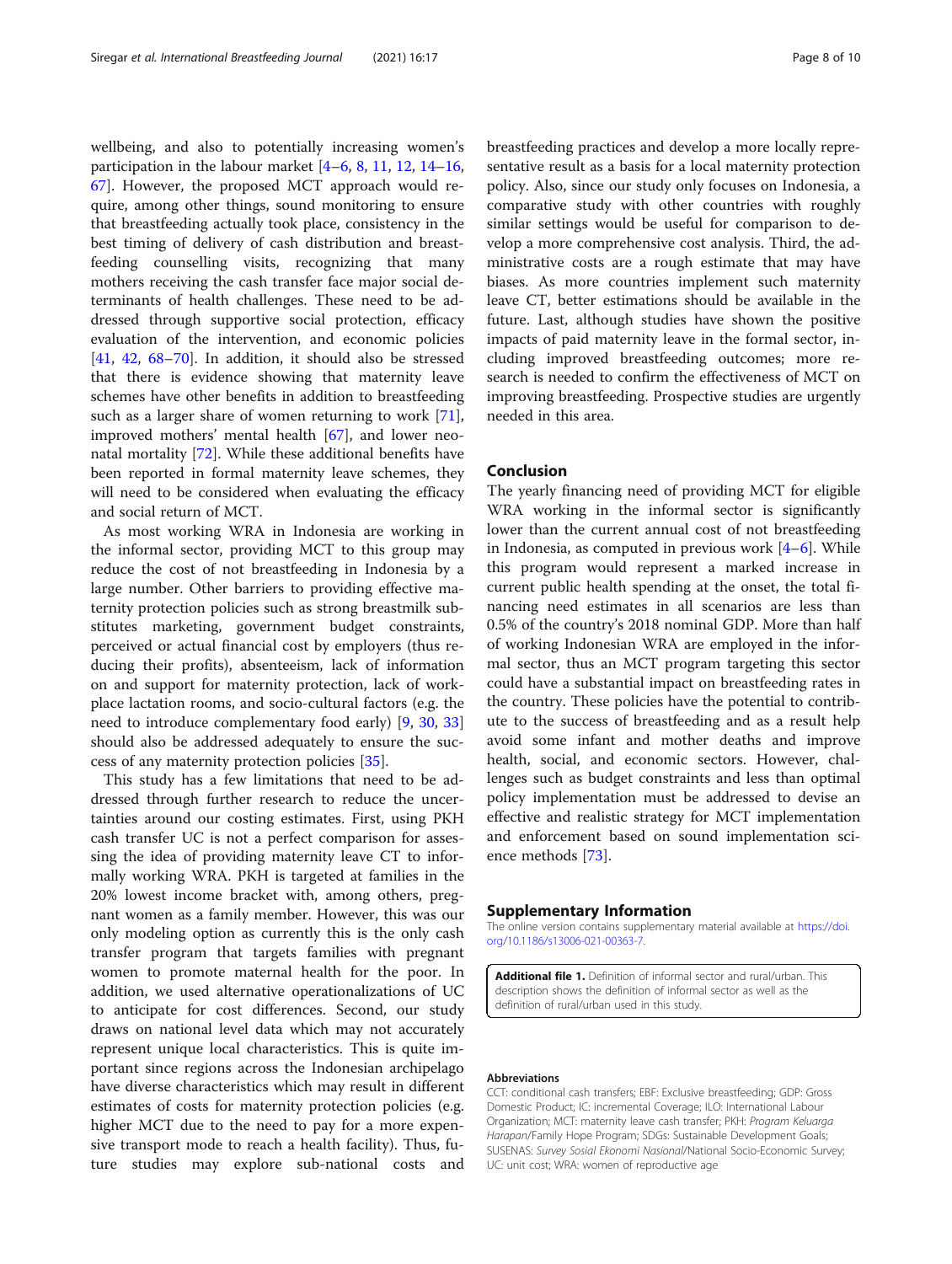#### <span id="page-10-0"></span>Acknowledgements

VGT Ulep from Philippine Institute for Development Studies and J Datu-Sanguyo from Alive & Thrive are thanked for the inputs and discussion regarding data analysis.

#### Authors' contributions

AYMS examined data analysis result, led and finalized the writing process. PP and DH provided data analysis as well contributed to the writing of the manuscript. MVC, GTB, MM, DT, GC, and RPE developed the methodology and contributed to the writing. PZ, RPE, and RM provided critical intellectual feedback to help revise the manuscript and contributed to the writing. All authors have read and approved the final manuscript.

#### Funding

This research was supported by Alive & Thrive, an initiative managed by FHI 360 and funded by the Bill & Melinda Gates Foundation. This research was supported in part by Bill & Melinda Gates Foundation (PI: Lapping; Grant Number OPP50838). The BBF project is funded by The Family Larsson-Rosenquist Foundation through a grant to Yale University (PI, Rafael Pérez-Escamilla). Yale University has received a one-off grant for BBF by the Family Larsson-Rosenquist Foundation. Selection of test sites for BBF has been within the sole and full discretion of Yale University. There is no agreement for follow-on funding based on results and all results of BBF must be made publicly available. The Family Larsson-Rosenquist Foundation is an independent foundation set up in 2013 by the Larsson family and it functions strictly in line with the Swiss law. The foundation pursues charitable objectives and acts completely independent from the companies it owns assets of. As such, no member of the board of the Family Larsson-Rosenquist foundation has a commercial role within the field of breastfeeding. The foundation owns the Olle Larsson Holding, which comprises several companies, including a property investment portfolio, and medical technology companies, such as Medela. Regardless of these assets, the foundation can receive funding from different sources.

#### Availability of data and materials

The SUSENAS data are available from Statistics Indonesia (BPS) repositories by request. All calculation data generated or analyzed during the current study are available from the corresponding author on reasonable request.

#### Ethics approval and consent to participate

Not applicable as we analyzed secondary data. The corresponding author's institution owns the set of SUSENAS data used in this study, while other secondary data as referenced is available publicly.

#### Consent for publication

Not applicable.

#### Competing interests

The authors declare that they have no competing interests.

#### Author details

<sup>1</sup> Center for Economics and Development Studies, Department of Economics, Faculty of Economics and Business, Universitas Padjadjaran, Jl. Hayam Wuruk 6 - 8, West Java 40115 Bandung, Indonesia. <sup>2</sup> Center for Health Technology Assessment (CHTA), Universitas Padjadjaran, West Java, Bandung, Indonesia. <sup>3</sup>West Java Development Institute (INJABAR), Universitas Padjadjaran, West Java, Bandung, Indonesia. <sup>4</sup>Alive & Thrive, FHI 360, Southeast Asia, 7F, Opera Business Center, 60 Ly Thai To Street, Hanoi, Vietnam. <sup>5</sup>Research Institute for Equitable Development (EQUIDE), Mexico City, Mexico. <sup>6</sup>Yale School of Public Health, Connecticut, New Haven, USA .

#### Received: 16 March 2020 Accepted: 27 January 2021 Published online: 15 February 2021

#### References

- 1. World Health Organization. Indicators for Assessing Infant and Young Child Feeding Practices Part 3: Country Profiles. Geneva: World Health Organization; 2010.
- 2. Statistics Indonesia Badan Pusat Statistik BPS, National Population and Family Planning Board - BKKBN/Indonesia, Kementerian Kesehatan - Kemenkes - Ministry of Health/Indonesia, ICF International. Indonesia

Demographic and Health Survey (IDHS) 2017. Jakarta: BPS, BKKBN, Kemenkes, and ICF International; 2018.

- 3. WHO/UNICEF. Global nutrition targets 2025: breastfeeding policy brief (WHO/NMH/NHD/14.7). Geneva: World Health Organization; 2014.
- 4. Walters D, Horton S, Siregar AYM, Pitriyan P, Hajeebhoy N, Mathisen R, et al. The cost of not breastfeeding in Southeast Asia. Health Policy Plan. 2016;31: 1107–16.
- 5. Siregar AYM, Pitriyan P, Walters D. The annual cost of not breastfeeding in Indonesia: the economic burden of treating diarrhea and respiratory disease among children (< 24mo) due to not breastfeeding according to recommendation. Int Breastfeed J. 2018;13:10.
- 6. Walters DD, Phan LTH, Mathisen R. The cost of not breastfeeding: global results from a new tool. Health Policy Plan. 2019;34:407–17.
- 7. International Labour Organization (ILO). Maternity and paternity at work. Law and practice across the world. International Labour Organization (ILO). Geneva: International Labour Organization (ILO); 2014.
- 8. Hajizadeh M, Heymann J, Strumpf E, Harper S, Nandi A. Paid maternity leave and childhood vaccination uptake: longitudinal evidence from 20 low-andmiddle-income countries. Soc Sci Med. 2015;140:104–17.
- 9. Rollins NC, Bhandari N, Hajeebhoy N, Horton S, Lutter CK, Martines JC, et al. Why invest, and what it will take to improve breastfeeding practices? Lancet. 2016;387:491–504.
- 10. Nandi A, Hajizadeh M, Harper S, Koski A, Strumpf EC, Heymann J. Increased duration of paid maternity leave lowers infant mortality in low- and middleincome countries: a quasi-experimental study. PLoS Med. 2016;13:e1001985.
- 11. Chai Y, Nandi A, Heymann J. Does extending the duration of legislated paid maternity leave improve breastfeeding practices? Evidence from 38 lowincome and middle-income countries. BMJ Glob Health. 2018;3:e001032.
- 12. Heymann J, Sprague AR, Nandi A, Earle A, Batra P, Schickedanz A, et al. Paid parental leave and family wellbeing in the sustainable development era. Public Health Rev. 2017;38:21.
- 13. Harooni N, Petitat-Cote E, Arendt M, Maza V de. Maternity Protection at the Workplace. WABA; 2015.
- 14. Victora CG, Bahl R, Barros AJD, França GVA, Horton S, Krasevec J, et al. Breastfeeding in the 21st century: epidemiology, mechanisms, and lifelong effect. Lancet. 2016;387(10017):475–90.
- 15. International Labour Organization (ILO). Cash transfer programmes, poverty reduction and empowerment of women: a comparative analysis. Switzerland; 2013. Available from: [https://www.ilo.org/gender/](https://www.ilo.org/gender/Informationresources/WCMS_233599/lang%2D%2Den/index.htm) [Informationresources/WCMS\\_233599/lang%2D%2Den/index.htm](https://www.ilo.org/gender/Informationresources/WCMS_233599/lang%2D%2Den/index.htm). [cited 2020 Jul 24]
- 16. Van Niel MS, Bhatia R, Riano NS, de Faria L, Catapano-Friedman L, Ravven S, et al. The impact of paid maternity leave on the mental and physical health of mothers and children: a review of the literature and policy implications. Harv Rev Psychiatry. 2020;28(2):113–26.
- 17. Mirkovic KR, Perrine CG, Scanlon KS. Paid maternity leave and breastfeeding outcomes. Birth. 2016;43:233–9.
- 18. Jia N, Dong X, Song Y. Paid maternity leave and breastfeeding in urban China. Fem Econ. 2018;24:31–53.
- 19. Sinha B, Chowdhury R, Sankar MJ, Martines J, Taneja S, Mazumder S, et al. Interventions to improve breastfeeding outcomes: a systematic review and meta-analysis. Acta Paediatr. 2015;104:114–35.
- 20. Bonet M, Marchand L, Kaminski M, Fohran A, Betoko A, Charles MA, et al. Breastfeeding duration, social and occupational characteristics of mothers in the French "EDEN mother-child" cohort. Matern Child Health J. 2013;17:714– 22.
- 21. UNICEF-ESARO/Transfer Project. Social Cash Transfers and Children's Outcomes: A review of evidence from Africa. 2015. Available from: [https://](https://www.unicef.org/esaro/Social_Cash_Transfer_Publication_ESARO_December_2015.pdf) [www.unicef.org/esaro/Social\\_Cash\\_Transfer\\_Publication\\_ESARO\\_](https://www.unicef.org/esaro/Social_Cash_Transfer_Publication_ESARO_December_2015.pdf) [December\\_2015.pdf](https://www.unicef.org/esaro/Social_Cash_Transfer_Publication_ESARO_December_2015.pdf). [cited 2020 Aug 24]
- 22. Groot R de, Palermo T, Handa S, Ragno LP, Peterman A. Cash transfers and child nutrition: what we know and what we need to know. Innocenti Working Paper. Florence; 2015. Available from: [https://www.unicef-irc.org/](https://www.unicef-irc.org/publications/782-cash-transfers-and-child-nutrition-what-we-know-and-what-we-need-to-know.html) [publications/782-cash-transfers-and-child-nutrition-what-we-know-and](https://www.unicef-irc.org/publications/782-cash-transfers-and-child-nutrition-what-we-know-and-what-we-need-to-know.html)[what-we-need-to-know.html](https://www.unicef-irc.org/publications/782-cash-transfers-and-child-nutrition-what-we-know-and-what-we-need-to-know.html). [cited 2020 Aug 24]
- 23. The World Bank. Labor force participation rate, female (% of female population ages 15+) (modeled ILO estimate). 2019. Available from: [https://](https://data.worldbank.org/indicator/SL.TLF.CACT.FE.ZS?end=2018&start=2018&view=bar) [data.worldbank.org/indicator/SL.TLF.CACT.FE.ZS?end=2018&start=201](https://data.worldbank.org/indicator/SL.TLF.CACT.FE.ZS?end=2018&start=2018&view=bar) [8&view=bar.](https://data.worldbank.org/indicator/SL.TLF.CACT.FE.ZS?end=2018&start=2018&view=bar) [cited 2019 Sep 5]
- 24. National Bureau of Statistics (BPS). Indonesia National Social Economic Survey (SUSENAS) 2018. 2018.